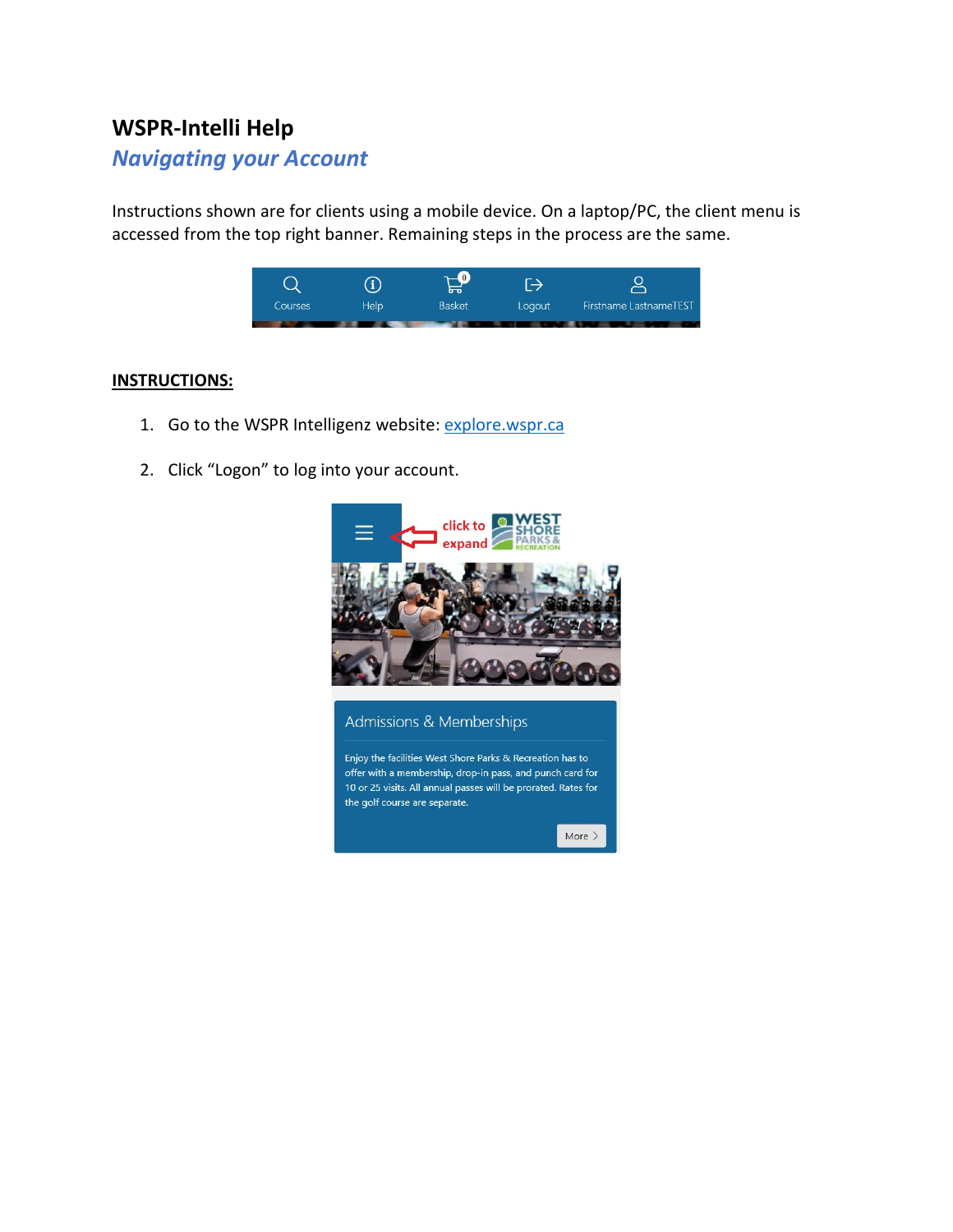

3. Choose your menu option.



4. On a PC/Laptop, the menu options appear on the main page.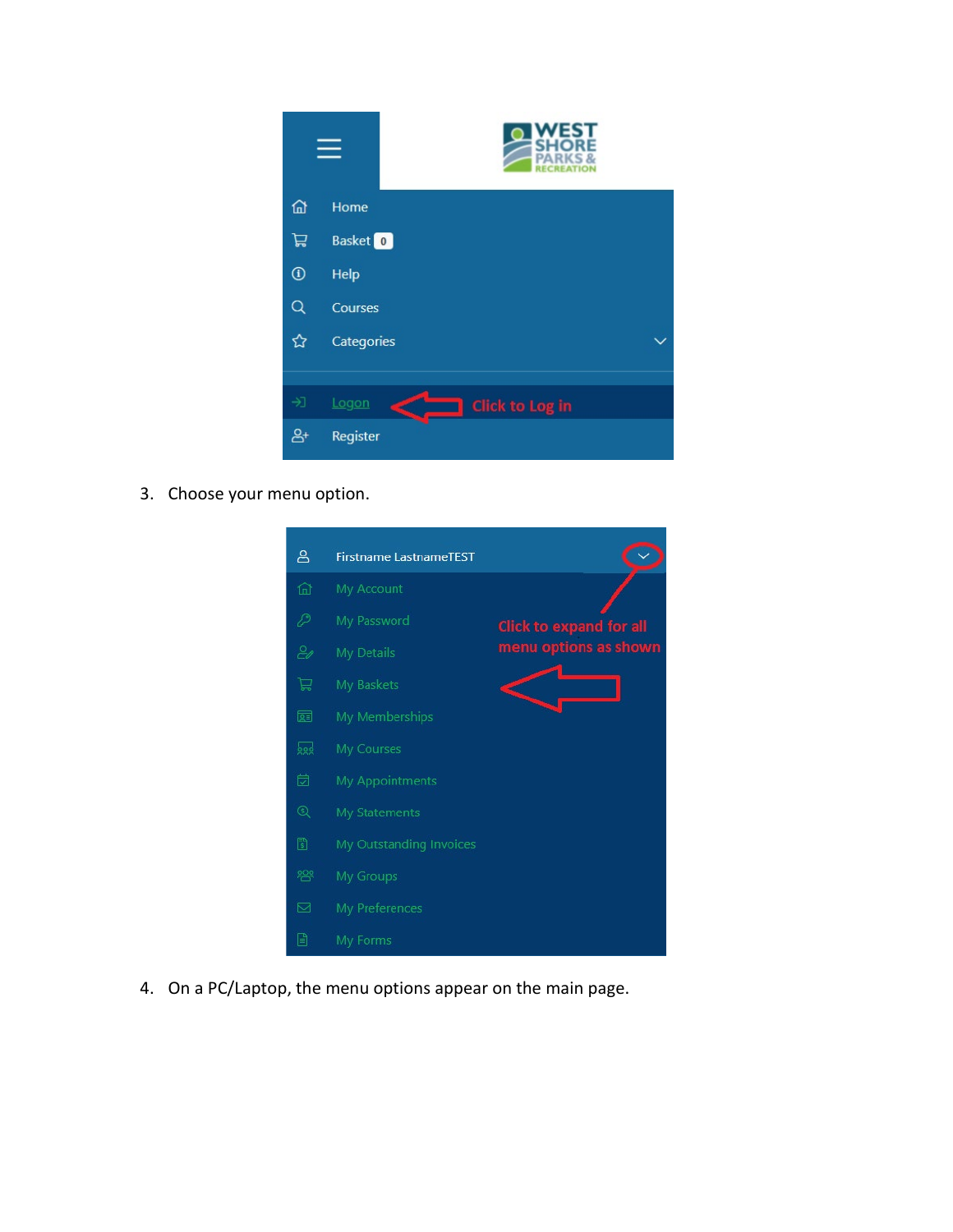![](_page_2_Picture_0.jpeg)

## **MENU OPTIONS OVERVIEW:**

My Account:

• Balances owing and payment schedules for memberships and childcare My Password:

• Change your password here

My Details:

• Update name, address and contact information

My Baskets:

• View any pending transactions

My Memberships:

- Shows memberships for all family members
- Can view for one or multiple family members at a time
- Option to view cancelled and finished memberships

My Courses:

- Shows registered courses for all family members
- Can view for one or multiple family members at a time
- Option to view confirmed courses only, or waitlisted courses

My Appointments:

- Shows upcoming class schedule for all family members
- Can view for one or multiple family members at a time
- Date range is adjustable
- Drop-in classes can be rebooked from this screen

My Statements:

- View invoices from previous transactions (registrations, memberships, drop-in classes)
- View account credits for cancelled programs/services
- Pay outstanding invoices

My Outstanding Invoices:

• View and pay outstanding invoices

My Groups:

- Add/edit/remove family group members
- Add/edit/remove corporate group members My Preferences: